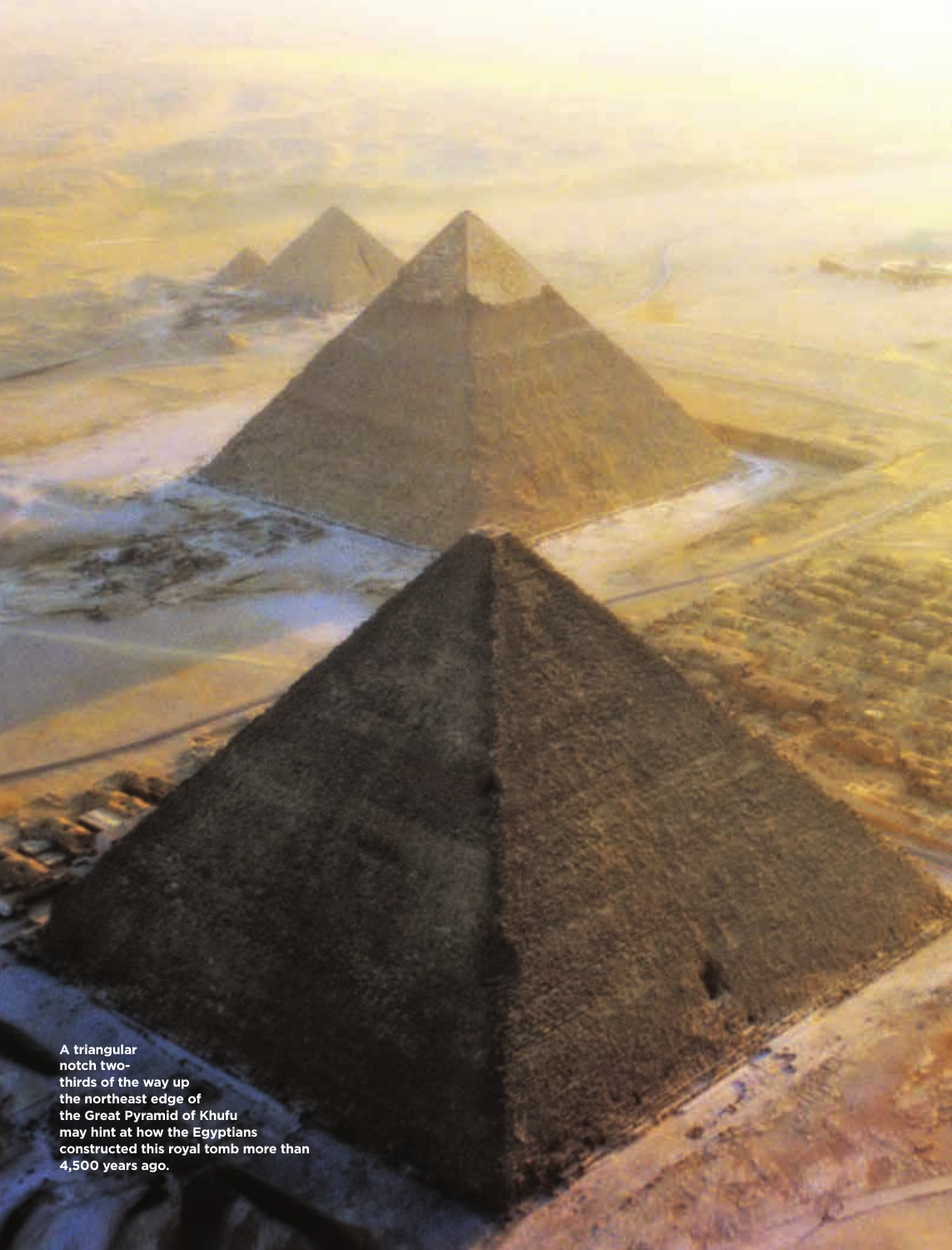FTHE SEVEN WONDERS of the ancient world, only the Great Pyramid of Giza<br>remains. An estimated two million stone blocks weighing an average of 2½<br>tons went into its construction. When completed, the 481-foot-tall pyramid<br>wa remains. An estimated two million stone blocks weighing an average of 2½ tons went into its construction. When completed, the 481-foot-tall pyramid was the world's tallest structure, a record it held for more than 3,800 years, when England's Lincoln Cathedral surpassed it by a mere 44 feet.

We know who built the Great Pyramid: the pharaoh Khufu, who ruled Egypt ca. 2547–2524 B.C. And we know who supervised its construction: Khufu's brother, Hemienu. The pharaoh's right-hand man, Hemienu was "Overseer of All Construction Projects of the King" and his tomb is one of the largest in a cemetery adjacent to the pyramid.

What we don't know is exactly how it was built, a question that has been debated for mil lennia. The earliest recorded theory was put forward by the Greek historian Herodotus, who visited Egypt around 450 B.C., when the pyramid was already 2,000 years old. He mentions "machines" used to raise the blocks and this is usually taken to mean cranes. Three hundred years later, Diodorus of Sicily wrote, "The construction was effected by mounds" (ramps). Today we have the space alien theory—those primitive Egyptians never could have built such a fabulous structure by themselves; aliens must have helped them.

## How to Build a Pyramid

## **The millennia-long debate over how the Great Pyramid of Giza was built may finally be ended if a new theory is put to the test.**

by **Bob Brier** 

Modern scholars have favored two basic theories, but deep in their hearts, they know that neither one is correct. A radical new one, however, may provide the solution. If correct, it would demonstrate a level of planning by Egyptian architects and engineers far greater than anything ever imagined before.

## The External Ramp and Crane Theories

The first theory is that a ramp was built on one side of the pyramid and as the pyramid grew, the ramp was raised so that throughout the construction, blocks could be moved right up to the top. If the ramp were too steep, the men hauling the blocks would not be able to drag them up. An 8-percent slope is about the maximum possible, and this is the problem with the single ramp theory. With such a gentle incline, the ramp would have to be approximately one mile long to reach the top of the pyramid. But there is neither room for such a long ramp on the Giza Plateau, nor evidence of such a massive construction. Also, a mile-long ramp would have had as great a volume as the pyramid itself, virtually doubling the man-hours needed to build the pyramid. Because the straight ramp theory just doesn't work, several pyramid experts have opted for a modified ramp theory.

This approach suggests that the ramp corkscrewed up the outside of the pyramid, much the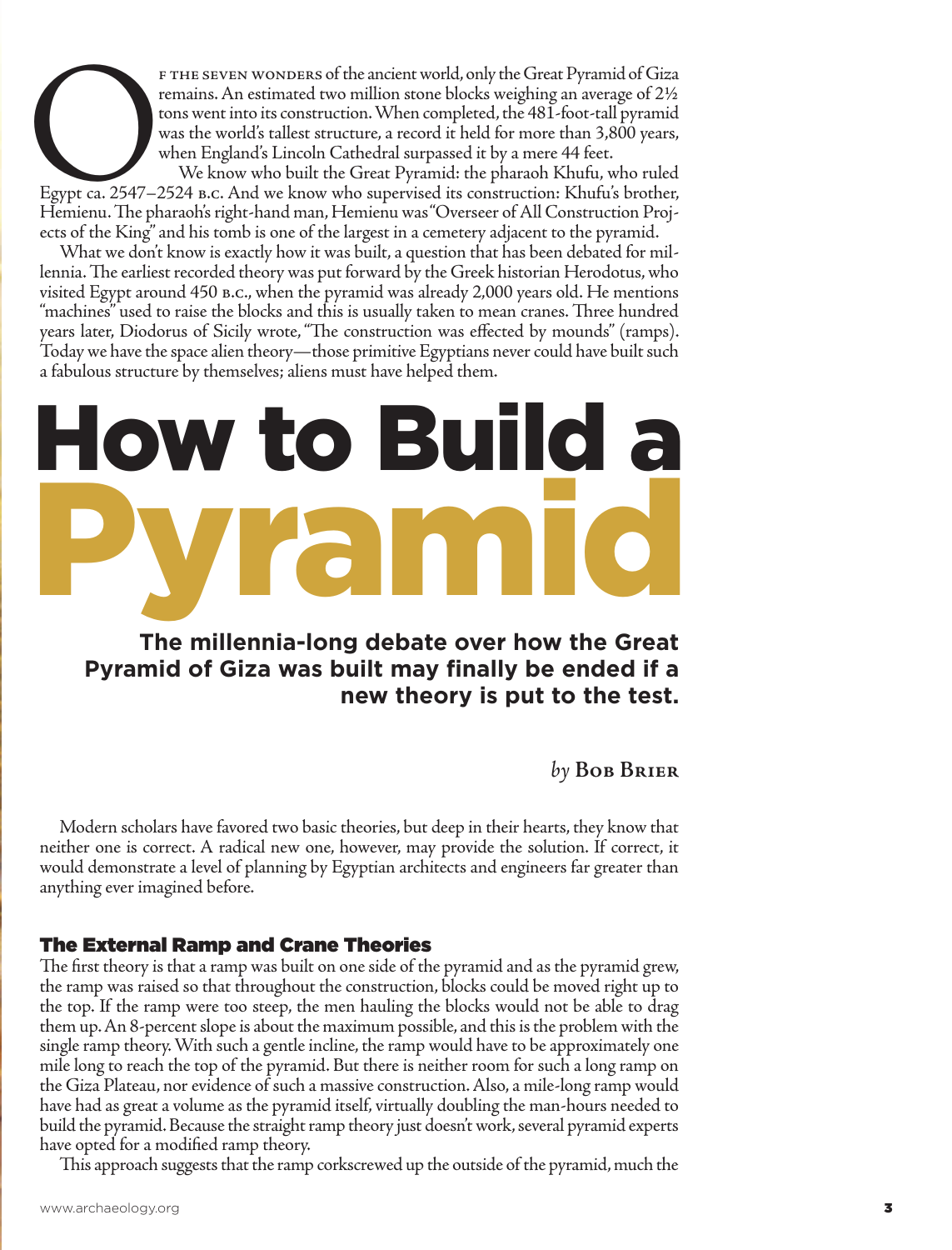

**The 5th-century b.c. Greek historian herodotus suggested cranes were employed to lift the block of the Great Pyramid in the same way that the**  *shadouf***, seen in a tomb painting from Deir el-Medina, was used to lift water for irrigation.**

way a mountain road spirals upwards. The corkscrew ramp does away with the need of a massive mile-long ramp and explains why no remains of such a ramp have been found, but there is a flaw with this version of the theory. With a ramp corkscrewing up the outside of the pyramid, the corners couldn't be

completed till the final stage of construction. But careful measurements of the angles at the corners would have been needed frequently to assure that the corners would meet to create a point at the top. Dieter Arnold, a renowned pyramid expert at The Metropolitan Museum of Art, comments in his definitive work, *Building in Egypt*: "During the whole construction period, the pyramid trunk would have been completely buried under the ramps. The surveyors could therefore not have used the four corners, edges, and foot line of the pyramid for their calculations." Thus the modified ramp theory also has a serious problem.

The second theory centers on Herodotus's machines. Until recently Egyptian farmers used a wooden, crane-like device called a *shadouf* to raise water from the Nile for irrigation. This device can be seen in ancient tomb paintings, so we know it was available to the pyramid builders. The idea is that hundreds of these

> **hemienu, the brother of the pharaoh Khufu, oversaw the construction of the Great Pyramid and would have led a large team of engineers and architects.**

cranes at various levels on the pyramid were used to lift the blocks. One problem with this theory is that it would involve a tremendous amount of timber and Egypt simply didn't have forests to provide the wood. Importing so much lumber would have been impractical. Large timbers for shipbuilding were imported from Lebanon, but this was a very

expensive enterprise.

Perhaps an even more fatal flaw to the crane theory is that there is nowhere to place all these cranes. The pyramid blocks tend to decrease in size higher up the Great Pyramid. I climbed it dozens of times in the 1970s and 1980s, when it was permitted, and toward the top, the blocks sometimes provide only 18 inches of standing room, certainly not enough space for cranes large enough to lift heavy blocks of stone. The crane theory can't explain how the blocks of the Great

Pyramid were raised. So how was it done?

## The Internal Ramp Theory

A radical new idea has recently been presented by Jean-Pierre Houdin, a French architect who has devoted the last seven years of his life to making detailed computer models of the Great Pyramid. Using start-of-the-art 3D software developed by Dassault Systemes, combined with an initial suggestion of Henri Houdin, his engineer father, the architect has concluded that a ramp was indeed used to raise the blocks to the top,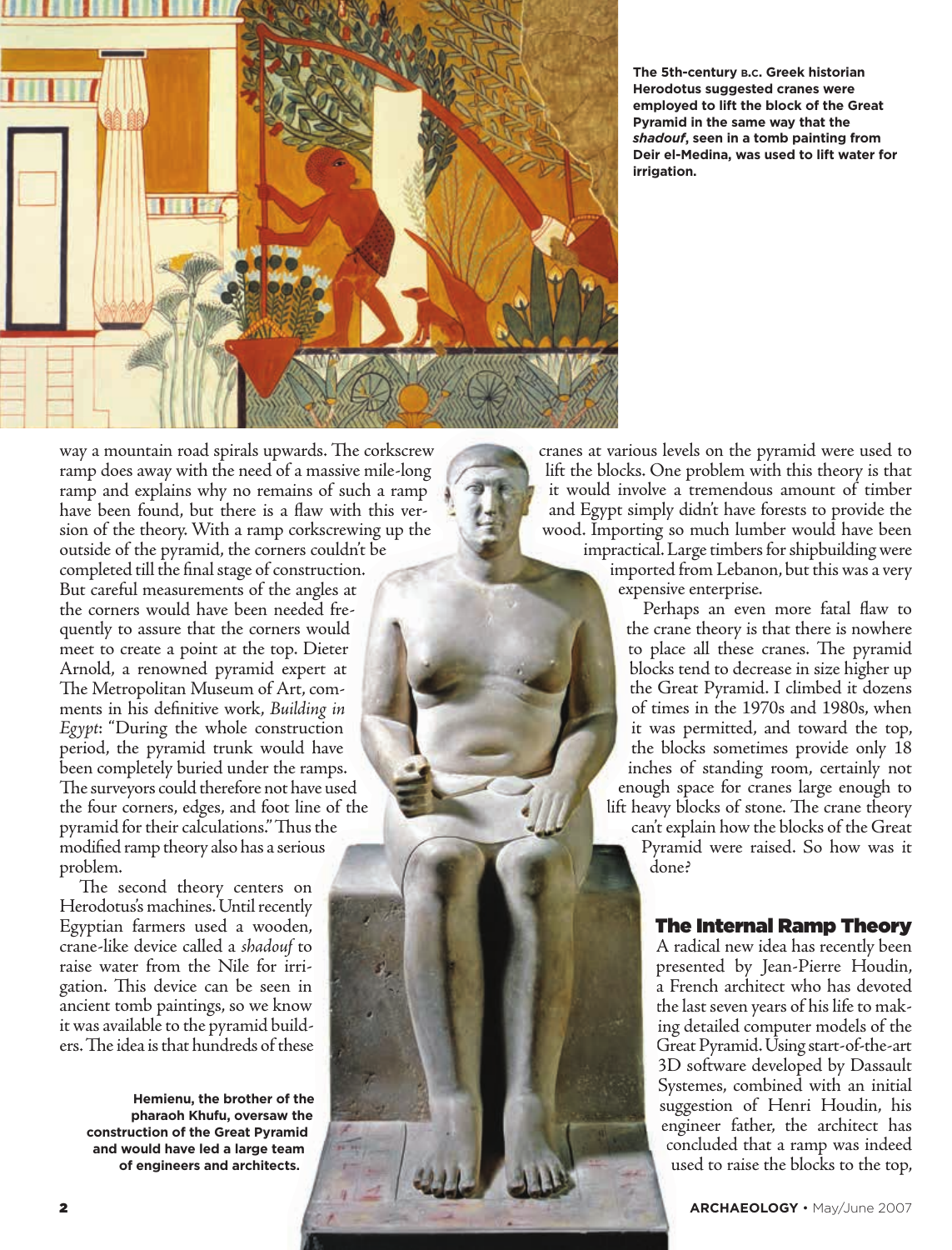and that the ramp still exists—inside the pyramid!

The theory suggests that for the bottom third of the pyramid, the blocks were hauled up a straight, external ramp. This ramp

was far shorter than one needed to reach the top, and was made of limestone blocks, slightly smaller than those used to build the bot tom third of the pyramid. As the bottom of

the pyramid was being built via the external ramp, a second ramp was being built, inside the pyramid, on which the blocks for the top two-thirds of the pyramid would be hauled. The internal ramp, according to Houdin, begins at the bottom, is about 6 feet wide, and has a grade of approximately 7 percent. This

ramp was put into use after the lower third of the pyramid was completed and the external ramp had served its purpose.

The design of the internal ramp was partially determined by the design of the interior of the pyramid. Hemienu knew all about the problems encountered by King Sneferu, his and Khufu's father. Sneferu had considerable difficulty building a suitable pyramid for his burial and constructed three at sites south of Giza! The first, at Meidum, may have had structural

problems and was never used. His second, at Dashur—known as the Bent Pyramid because the slope of its sides changes mid way up—developed cracks in the walls of its burial chamber. Huge cedar logs from Lebanon had to be wedged between the walls to keep the pyramid from collaps ing inward, but it too was abandoned. There must have been a mad scramble to complete Sneferu's third and successful pyramid, the distinctively colored Red Pyramid at Dashur, before the aging ruler died.

From the beginning, Hemienu planned three burial chambers to ensure that whenever Khufu died there would be a burial place ready. One was carved out of the bedrock beneath the pyramid at the beginning of its construction. In case the pharaoh died early, this would be his tomb. When, after about five years, Khufu was still alive and well, the unfinished underground burial chamber was abandoned and the second burial chamber, commonly called the Queen's Chamber, was begun. Some time around the fifteenth year of construction Khufu was still healthy and this chamber was abandoned unfinished and the last burial chamber, the King's Chamber was built higher up, in the center of the pyra mid. (Khufu's sarcophagus remains inside the King's Chamber to this day, so early explorers of the pyramid incorrectly assumed that the second chamber had been for his queen.)

Huge granite and limestone blocks were needed for the roof beams and rafters of the Queen's and King's Chambers. Some of these beams weigh more than 60 tons and are far too large to have been brought up through the internal ramp. Thus the external ramp had to remain in use until the large blocks were hauled up. Once that was done, the external ramp was dismantled and its blocks were brought up the pyramid via the internal ramp to build the top two-thirds of the pyramid. Perhaps most blocks in

**According to the new theory, an external ramp was used to build the lower one-third of the pyramid and was then cannibalized, its blocks taken through an internal ramp for the higher levels of the structure.** 



3



year 5

year 10

year 19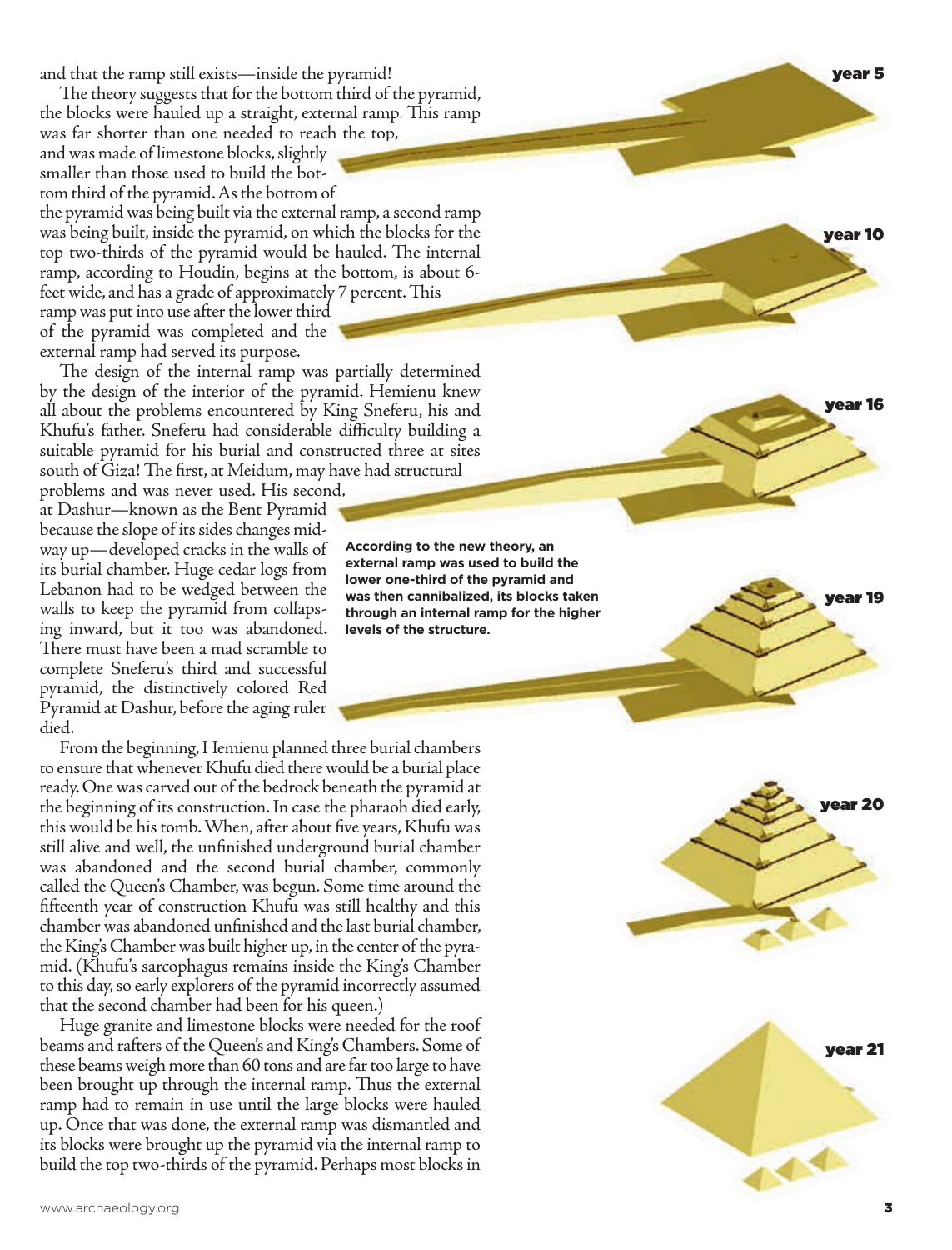**A microgravimetry survey of the Great Pyramid in the 1980s yielded the enigmatic image at right. less dense areas (indicated in green) in the image seem to correspond to an internal ramp proposed by houdin (below left). Wooden hoists on notches left in the edge of the pyramid could have been used to turn blocks onto the next part of the internal ramp.**



this portion of the pyramid are smaller than those at the bottom third because they had to move up the narrow internal ramp.

There were several considerations that went into designing the internal ramp. First, it had to be designed very precisely so that it didn't hit the chambers or the internal passageways that connect them. Second, men hauling heavy blocks of stones up a narrow ramp can't turn a 90-degree corner easily; they need a place ahead of the block to stand and pull. The internal ramp had to provide a means of turning its corners so, Houdin suggests, the ramp had openings there where a simple crane could be used to turn the blocks.

There are plenty of theories about how the Great Pyramid could have been built that lack evidence. Is the internal ramp theory any different? Is there any evidence to support it? Yes.

One bit of evidence appears to be one of the ramp's corner notches used for turning blocks. It is two-thirds of the way up the northeast corner—precisely at a point where Houdin predicted there would be one. Furthermore, in 1986



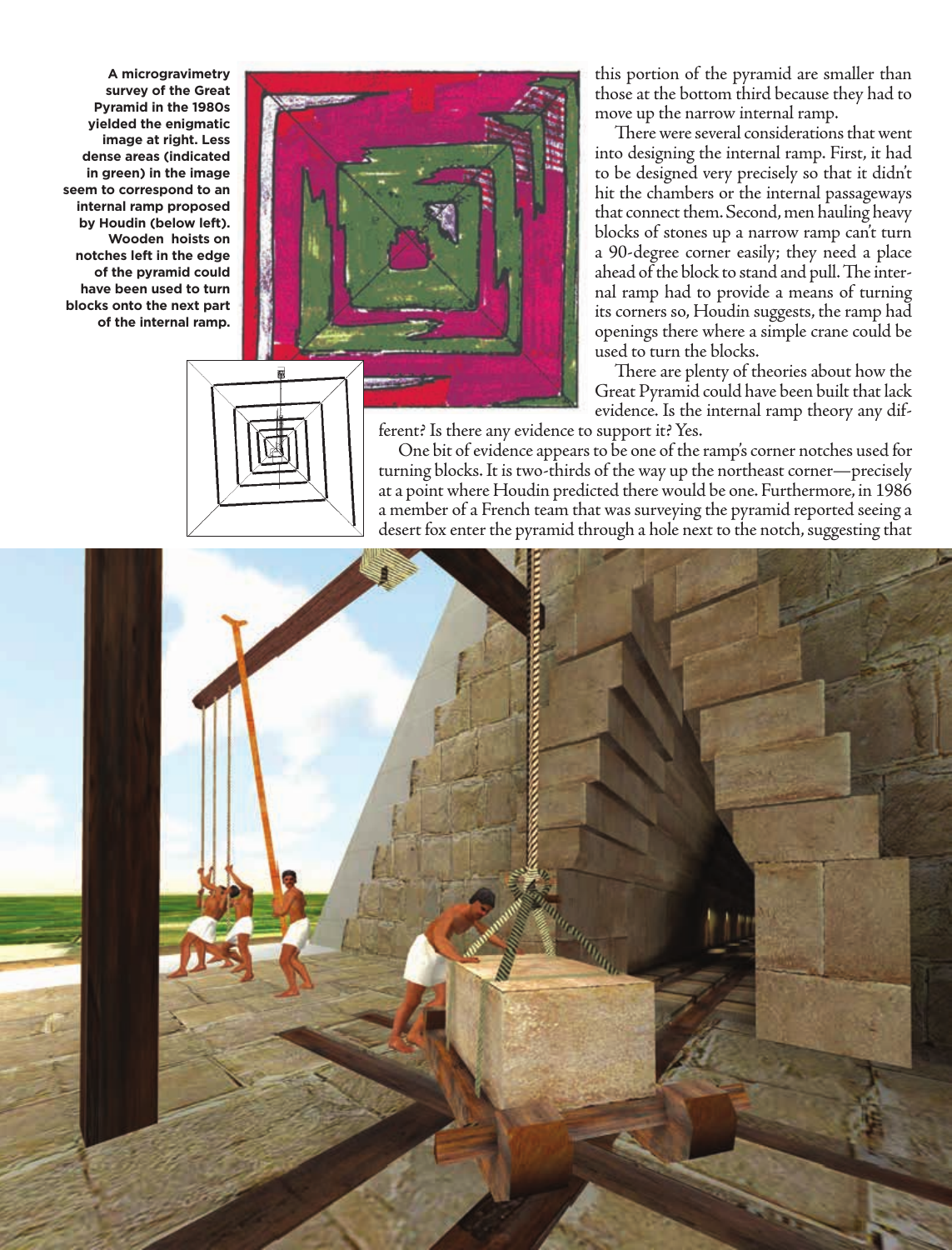

there is an open area close to it, perhaps the ramp. It seems improbable that the fox climbed more than half way up the pyramid, more likely there is some undetected crevice toward the bottom where the fox entered the ramp and then made its way up the ramp and exited near the notch. It would be interesting to attach a telemetric device to a fox and send him into the hole and monitor his movements! The notch is suggestive, but there is another bit of evidence supplied by the French mentioned above that is far more compelling.

When the French team surveyed the Great Pyramid, they used microgravimetry, a technique that enabled them to measure the density of different sections of the pyramid, thus detecting hidden chambers. The French team concluded that there were no large hidden chambers inside the pyramid. If there was a ramp inside the pyramid, shouldn't the French have detected it? In 2000 Jean-Pierre Houdin's father was presenting this theory at a scientific conference and one of the members of

**This small ivory figurine is the only known depiction of the pharaoh Khufu, builder of the Great Pyramid.** 

**The complexities of the Great Pyramid's design and contruction could not have been deciphered without the aid of 3D imaging software.** 

the 1986 French team was present. He mentioned to Henri Houdin that their computer analysis of the pyramid did yield one curious image, something they couldn't interpret and therefore ignored. That image showed exactly what Jean-Pierre Houdin's theory predicted—a ramp spiraling up through the pyramid.

Far from being just another theory, the internal ramp has considerable evidence behind it. A team headed by Jean-Pierre Houdin and Rainer Stadlemann, former director of the German Archaeological Institute in Cairo and one of the greatest authorities on pyramids, has submitted an application to survey the Great Pyramid in a nondestructive way to see if the theory can be confirmed. They are hopeful that the Supreme Council of Antiquities will grant permission for a survey. (Several methods could be used including a more powerful microgravimetry, high-resolution infrared photography, or even sonar.) If so, sometime this year we may finally know how Khufu's monumental tomb was built. One day—if it is indeed there—it might just be possible to remove a few blocks from the exterior of the